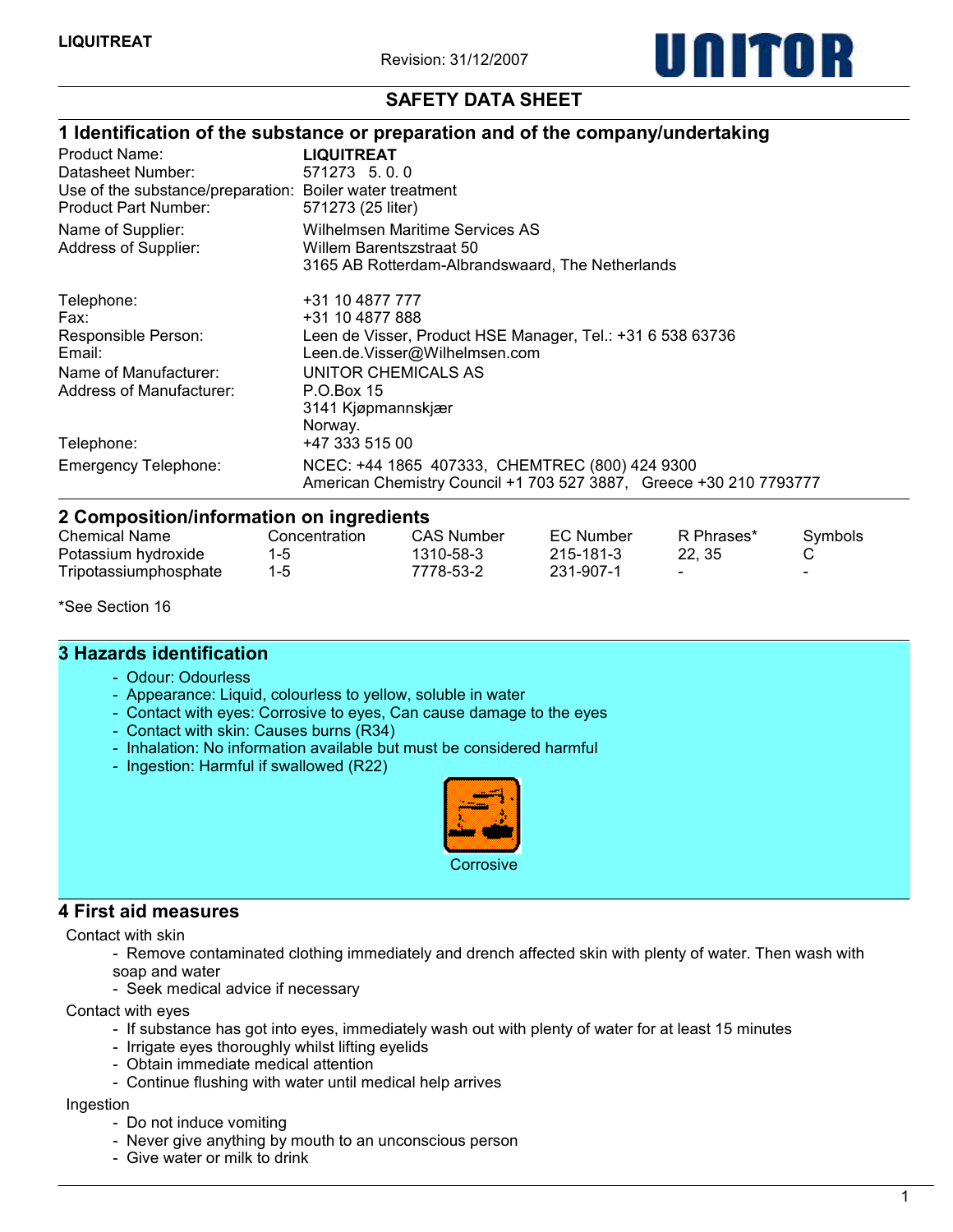# 4 First aid measures (....)

- Obtain immediate medical attention

Inhalation

- Inhalation is unlikely to occur
- Seek medical attention if ill effects occur

General

- In case of accident or if you feel unwell, seek medical advice immediately (show the label where possible) (S45)
- When in doubt or symptoms persist, seek medical attention

#### 5 Fire-fighting measures

- Non combustible
- Not flammable. In case of fire use extinguishing media appropriate to surrounding conditions

#### 6 Accidental release measures

#### Personal Precautions

- Wear protective clothing as per section 8

#### Environmental Precautions

- No special precautions are required for this product

Clean Up Actions

- Absorb spillage in inert material and shovel up
- Ventilate the area and wash spill site after material pick-up is complete
- Special Precautions
	- Wear protective clothing as per section 8

## 7 Handling and storage

**Handling** 

- Wear protective clothing as per section 8
- Eyewash bottles should be available
- Avoid contact with skin and eyes (S24/25)

#### Storage

- Keep only in the original container in a cool, well ventilated place (S3/9/49)
- Keep container tightly closed (S7)

## 8 Exposure controls and personal protection

Exposure Limits

- TLV (TWA) 2 mg/m3 (Potassium hydroxide)

- Exposure controls
	- No special precautions are required for this product

#### Occupational exposure controls

- Wear suitable protective clothing, including eye/face protection and gloves (plastic or rubber are recommended)







## 9 Physical and chemical properties

- Odour: Odourless
- Appearance: Liquid, colourless to yellow, soluble in water
- pH 13 at 100 % concentration, pH 9.5-11 at 0.2 % concentration
- Boiling point >100 °C at 760 mm /Hg
- Vapour pressure not known
- Vapour density not applicable
- Freezing point <0 °C at 760 mm/Hg
- Completely soluble in water
- Specific gravity (water=1) 1.135
- Non combustible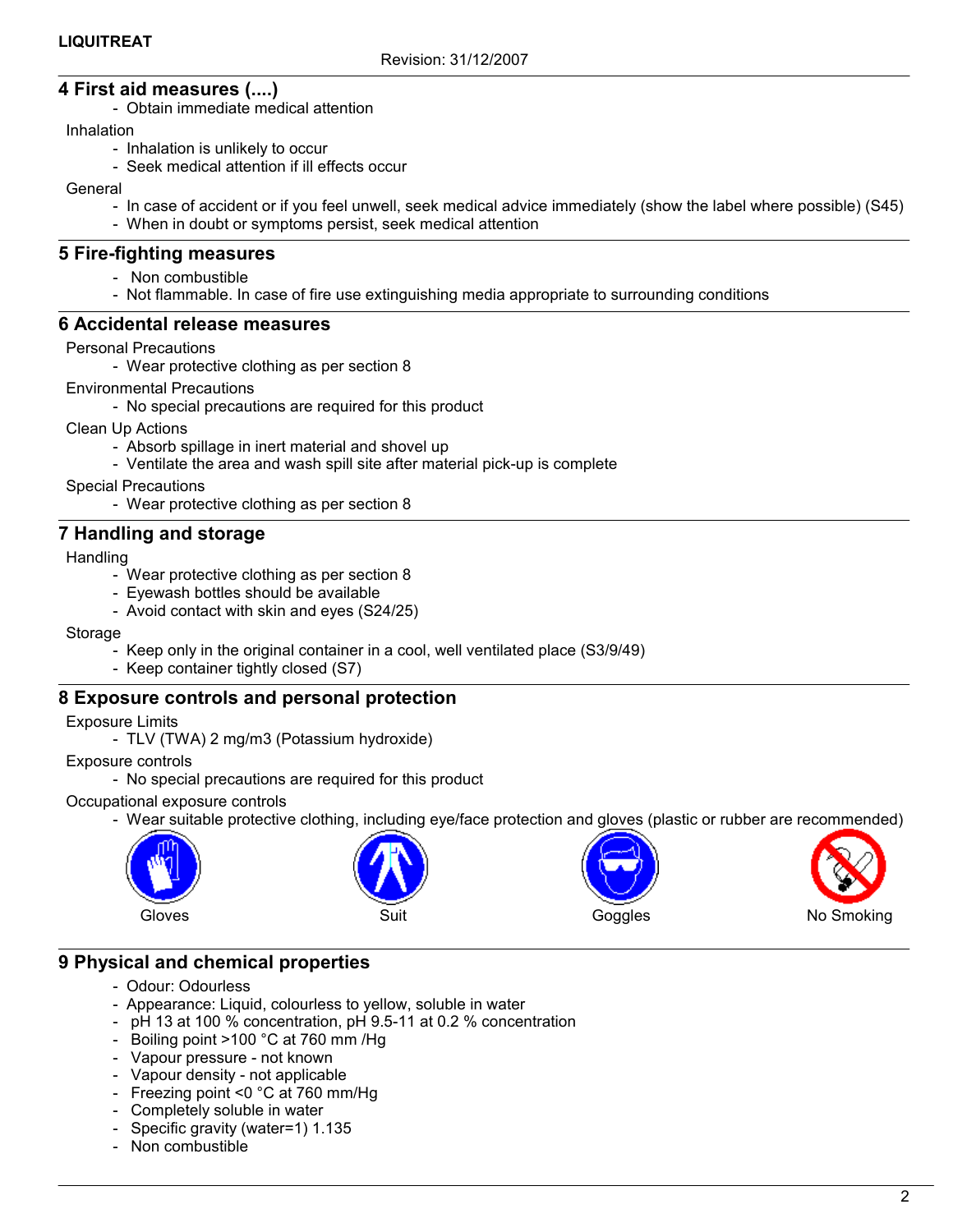# 10 Stability and reactivity

- This article is considered stable under normal conditions
- Avoid overheating, Keep away from frost
- Incompatible with acid
- See Section 5

#### 11 Toxicological information

#### Toxicological information

- No experimental data available

Inhalation

- Inhalation is unlikely to occur

Contact with skin

- Prolonged skin or eye contact may cause chemical burns

Contact with eyes

- Prolonged skin or eye contact may cause chemical burns

Ingestion

- The ingestion of significant quantities may cause burning sensation

**Carcinogenicity** 

- No evidence of carcinogenic effects

# 12 Ecological information

**Ecotoxicity** 

- May cause acute effects in the aquatic environment

**Mobility** 

- Completely soluble in water

Persistence and Biodegradability

- Degrades by hydrolysis

Bioaccumulation Potential

- Bioaccumulation of the components in this product is insignificant.

Other Adverse Effects

- No environmental problems are expected when the product is used / handled correctly.
- In its intended use, the product will not be released into the environment.
- Presents little or no hazard to the aquatic environment

## 13 Disposal considerations

Classification

- EU Waste class: 06.02

- This material and/or its container must be disposed of as hazardous waste

Disposal considerations

- Do not discharge into drains or the environment, dispose to an authorised waste collection point
- Disposal should be in accordance with local, state or national legislation

# 14 Transport information



Proper Shipping Name: POTASSIUM HYDROXIDE, SOLUTION UN

| UN                  | Proper Shipping Name:<br>UN No.:                                 | 1814      | Potassium hydroxide, solution |  |
|---------------------|------------------------------------------------------------------|-----------|-------------------------------|--|
|                     | Hazard Class:                                                    | 8         | Packing Group:                |  |
| Road/Rail (ADR/RID) |                                                                  |           |                               |  |
|                     | Proper Shipping Name:<br>ADR UN No.:<br><b>ADR Hazard Class:</b> | 1814<br>8 | Potassium hydroxide, solution |  |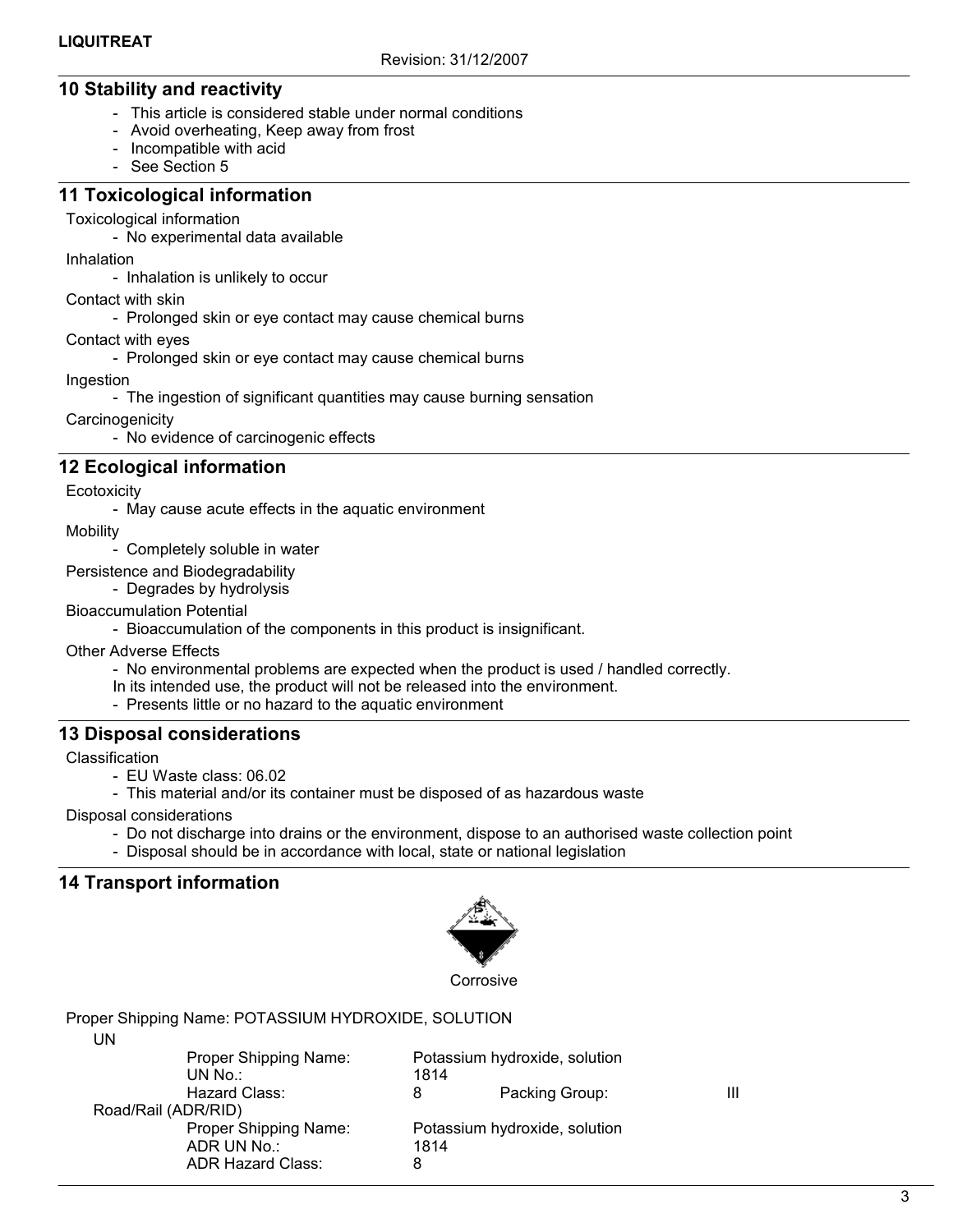# 14 Transport information (....)

Tremcard: 80S1814